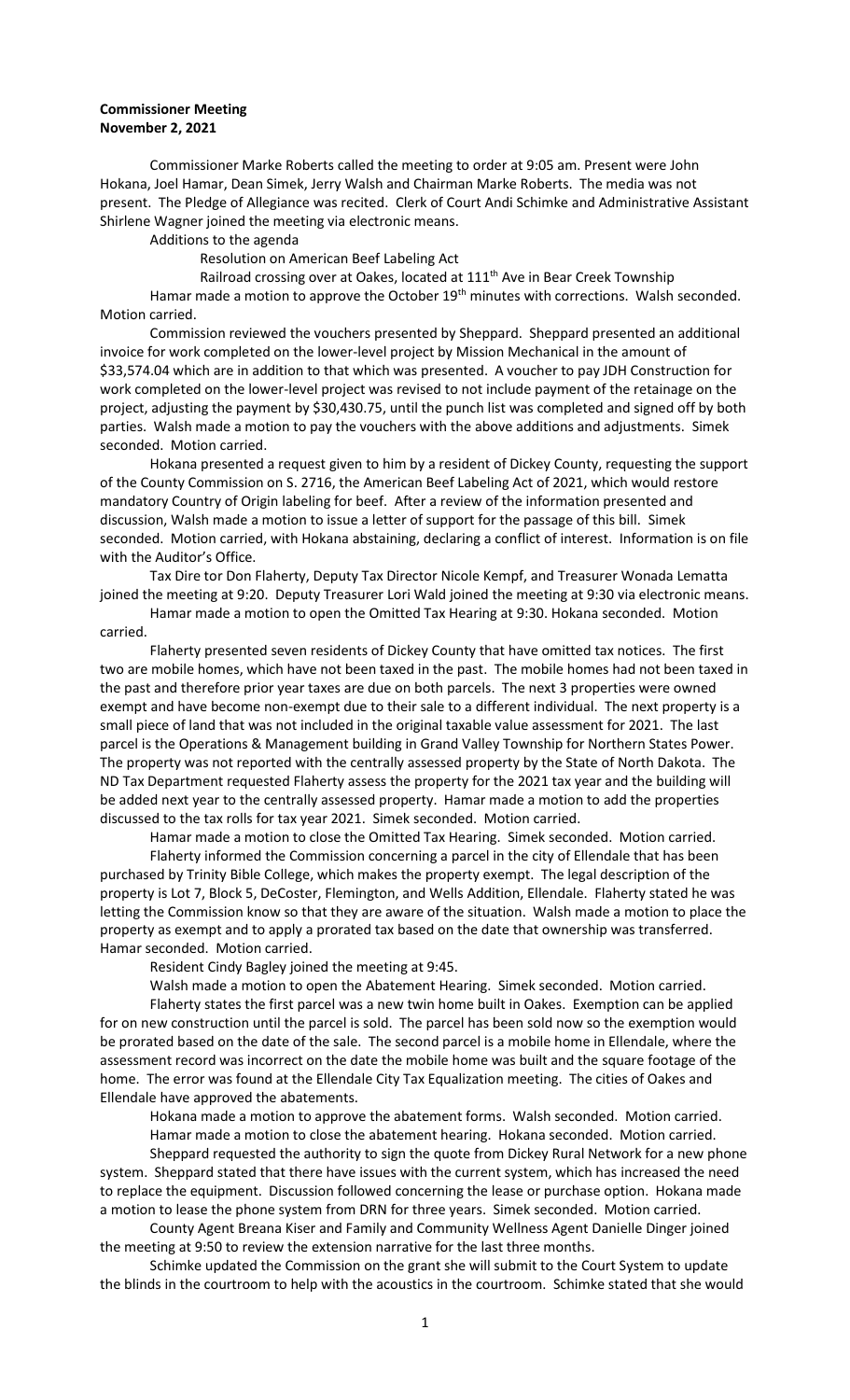also like to update the eight chairs located at the counsel tables in the courtroom. The cost of the blinds and the chairs will be within the budget amount approved earlier by the Commission.

The meeting went into recess at 10:35 and returned at 10:45.

Highway Superintendent Jeff Hagen and KLJ engineer Bryan Tykwinski joined the meeting at 10:45.

Sheppard presented 5 deeds for signature of the Chairman and Auditor for parcels that have been redeemed by the legal owner before the tax sale in November. Hamar made a motion to sign the deeds. Simek seconded. Motion carried.

Sheriff Chris Estes joined the meeting at 10:50 to discuss the issue of non-receipt of a new vehicle in 2021, but has been budgeted in 2021. Sheppard stated the same issue is occurring with the purchase of a new server for the Courthouse. Estes and Sheppard would like to use the money budgeted in 2021 for the car and the server to purchase items budgeted for in 2022. Commission asked that a list be given of how the expenses will be covered and they will review at the next Commission meeting.

Tykwinski presented a preliminary report for the work done on County Road #1. The cost is \$646,827.60 and the original estimate was approximately \$790,000. Dickey County's portion of that amount is approximately 20% or \$129,365.52.

Hagen updated the Commission on the railroad crossing completed last week by Merricourt. The work was finished Thursday. Discussion followed concerning the state of the gravel roads after the recent rains.

Walsh asked Hagen and Tykwinski concerning information included in the Township Officer newsletter concerning ND DOT's request for assistance in identifying locations within your jurisdiction where rail/highway crossing safety can be improved. Dickey County has used this funding in the past, but can only report on county roads. The location on 111<sup>th</sup> Avenue is a township road and would have to be reported by the township, Bear Creek Township. If selected, there is federal funds of 90% of the cost of repair with local match of 10%.

Hamar made a motion to adjourn at 11:40.

## **Commissioner Meeting November 16, 2021**

Commissioner Marke Roberts called the meeting to order at 9:29. Present were John Hokana, Joel Hamar, Dean Simek, Jerry Walsh (via electronic means) and Chairman Marke Roberts. The media was not present. The Pledge of Allegiance was recited. Treasurer Wonada Lematta and Dickey County resident Cindy Bagley were also present. Administrative Assistant Colleen Rithmiller was also present via electronic means.

Additions to the agenda

Request for extension of vacation for this year

Hokana made a motion to approve the minutes with corrections. Simek seconded. Motion carried.

Simek made a motion to approve the vouchers presented, with the addition of \$122.49 to Central Business Systems and \$4,497.34 to the Dickey County Treasurer for payment of taxes by the legal owner of a property that was listed on the Tax Sale. Walsh seconded. Motion carried.

Clerk of Court Andi Schimke and Deputy Treasurer Lori Wald joined the meeting via electronic means at 9:40.

Hamar made a motion to approve the October financials. Hokana seconded. Motion carried.

Commission requested information from Sheppard concerning the balance of vacation time that will be lost if the deadline of December 31<sup>st</sup> is not extended. Sheppard will put a report together for the Commission for the next meeting.

Simek made a motion to sign the Quit Claim Deed for parcel number 07972000, as the legal owner has paid the taxes. Simek seconded. Motion carried.

Sheriff Estes jointed the meeting at 10:00 during personnel time to discuss issues with hiring of deputies and update the Commission on the move into the basement. Estes requested assistance with interviewing the end of the week for a couple of applicants. Hokana stated to let him know the time and he would be there to assist with the interviews.

States Attorney Kim Radermacher and resident Rebekah Middlestead joined the meeting at 10:10.

Sheppard presented the proposed policy concerning Fraud Prevention and Investigation required by the State Auditors to be included in our policy manual. Several concerns were presented. Radermacher and Sheppard will revise and bring to the Commission at a later date.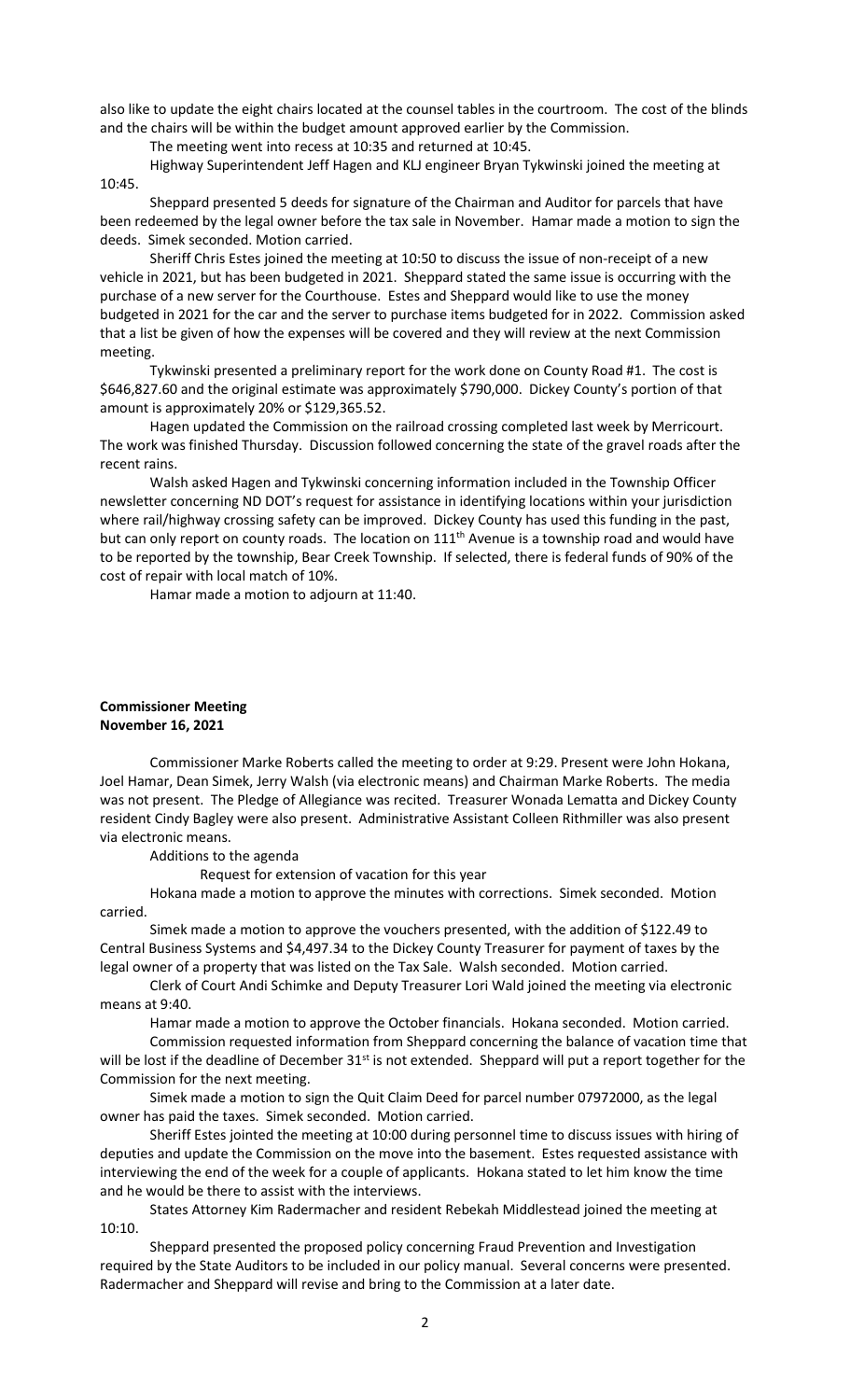Hamar made a motion to open the tax sale. Hokana seconded. Motion carried. City Auditor Candy Middlestead was in attendance. Residents that were in attendance for the tax sale are on file at the Auditor's office.

Sheppard read the purchase agreement conditions for the purchase of property being sold at the tax sale. The follow parcels were auctioned off:

No bid received on parcel #07904000 N 32' of Lot 1 and all of Lot 2, Block 11, Original Plat, Ellendale with a minimum bid of \$4,285.05

Minimum bid of \$242.07 was received on parcel #08411001 Lot 8 Block 43 Ellendale Land Company, Ellendale

Minimum bid of \$232.91 was received on parcel #08411004 Lot 14 Block 43 Ellendale Land Company, Ellendale

Final bid of \$9,500.00 was received on parcel #10723001 W1/2 of Lot 1, Block 43, Block 43 and Outlot X, Oakes

Hamar made a motion to close the tax sale. Hokana seconded. Motion carried.

Hokana made a motion to accept the high bidder on the three parcels. Simek seconded. Motion carried.

Hokana made a motion to abate the taxes, penalties, and interest on parcel #07904000, request the City of Ellendale to abate the specials, and deed the property to the city of Ellendale. Hamar seconded. Motion carried.

Weed Board Chairman Brandon Carlson and Weed Board Secretary Amy Sand joined the meeting at 10:30 to discuss the need for an assistant for the weed officer. Discussion followed concerning options for this position for the next year.

Highway Superintendent Jeff Hagen joined the meeting at 11:00 and KLJ Engineer Bryan Tykwinski joined at 11:10 via electronic means.

Tykwinski updated the Commission on the bridge project for 2022. Hydrology study shows that a box culvert would work better than a bridge, but that needs verification. The pavement study on County Road 8 has been received, but has not been compiled. Tykwinski will compile the data and will submit to the Commissioners when completed. Discussion followed concerning the infrastructure bill that was passed. Not enough information has been received to quantify what the effect will be for Dickey County.

Hagen presented a report to the Commission, per their request, on the number of miles paved and graveled that are currently maintained by the county staff. Included with the mileage was the record of the number of times the roads were bladed this year.

Roberts reported to the Commission that he will not be able to attend the public hearing on redistricting of the Commission districts. Roberts is requesting that Hokana attend in his place, which Hokana has agreed to attend. Hamar made a motion to appoint Hokana to replace Roberts on the Redistricting Board. Simek seconded. Motion carried.

Hokana made a motion to adjourn at 11:57.

| Salaries:                                        |                                                                               | \$156,060.80<br>59019-59114 |                  |
|--------------------------------------------------|-------------------------------------------------------------------------------|-----------------------------|------------------|
| Cities, Townships,<br>Schools                    | cites, townships, Schools                                                     | 113,822.0<br>3              | 109551<br>109598 |
| Brandenburger Robert                             | <b>Wilson Dam Mowing</b>                                                      | 3,000.00                    | 109599           |
| Cole Paper                                       | <b>Perforation Paper</b>                                                      | 105.70                      | 109600           |
| Dickey County Leader                             | <b>County Paper Renewal-ss</b>                                                | 38.00                       | 109601           |
| Dickey County Leader                             | Legal September Minutes                                                       | 304.44                      | 109602           |
| Dickey County Leader                             | October 7TH Legal Min                                                         | 220.16                      | 109603           |
| <b>Flaherty Don</b>                              | Assessment and Review of Property                                             | 49.84                       | 109604           |
| <b>Innovative Office</b><br><b>Solutions LLC</b> | Calendar Refill, File Slots Stand                                             | 47.07                       | 109605           |
| Jarman's Water Systems                           | <b>50LB Course Salt</b>                                                       | 52.80                       | 109606           |
| Mertz Const & Supply-<br>Ellendale               | Lever set                                                                     | 33.99                       | 109607           |
| Miller's Fresh Foods                             | <b>Supplies</b>                                                               | 75.58                       | 109608           |
| <b>Modern Marketing</b>                          | Sheriff's Dept. Coloring Tote                                                 | 224.48                      | 109609           |
| Montana Dakota Utilities                         | <b>Park Utilities</b>                                                         | 93.73                       | 109610           |
| <b>NDAAO</b>                                     | Training for Nicole, NDAAO Membership                                         | 230.00                      | 109611           |
| Overpayment Refund                               | Overpayment of Taxes 2020                                                     | 76.06                       | 109612           |
| Q & N Corporation                                | Wireless Mouse, Labels, Toner, Monthly Service<br>Agreement, New Computer-Dan | 2,852.86                    | 109613           |

3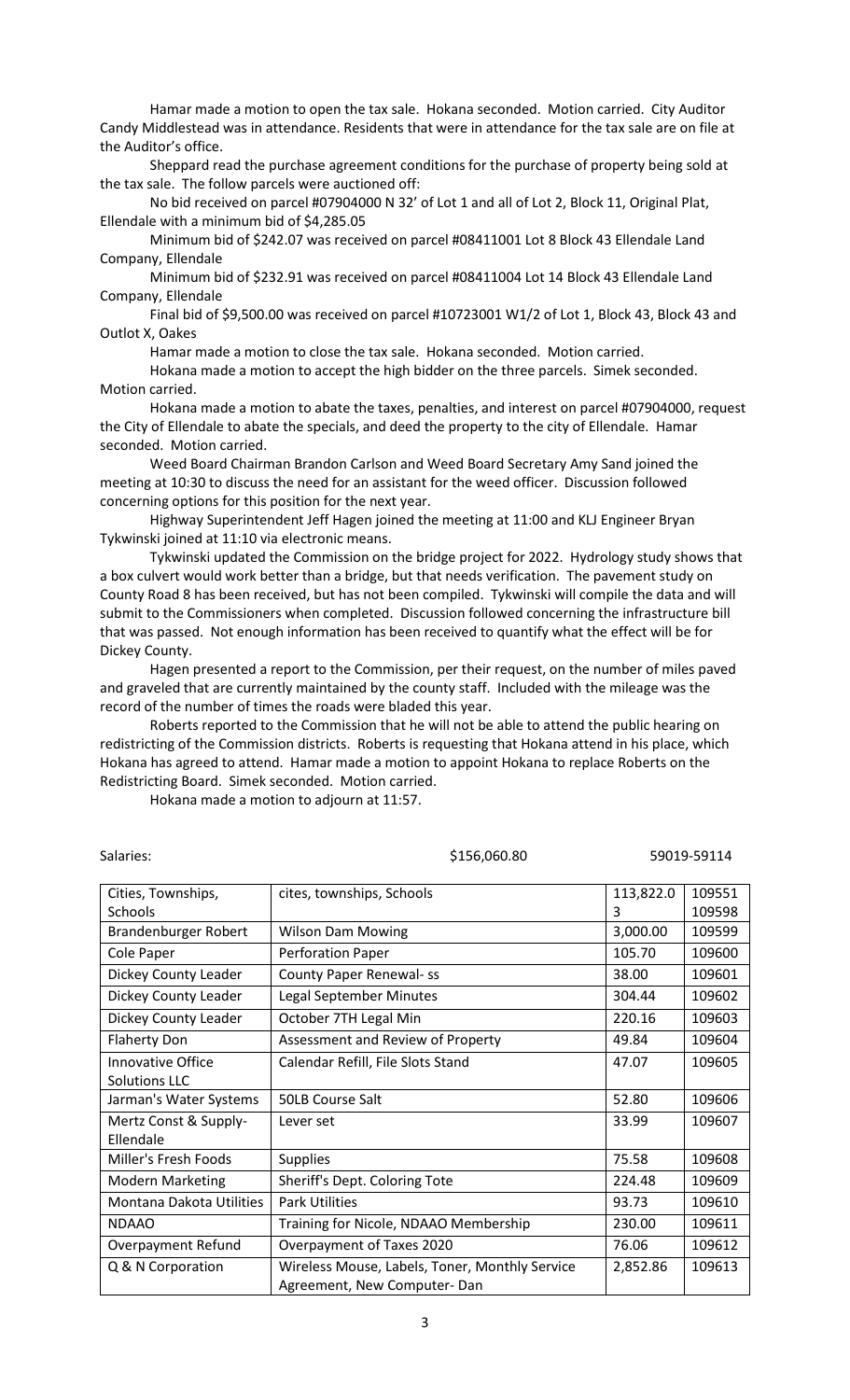| Q & N Corporation                                   | Hp Maintenance Kit for M609                                                                          | 499.00    | 109614           |
|-----------------------------------------------------|------------------------------------------------------------------------------------------------------|-----------|------------------|
| Q & N Corporation                                   | Hp Black high yield, Samsung TV, HDMI Extender,<br>Tv Wall Mount                                     | 1,143.58  | 109615           |
| Quadient Leasing USA,<br>Inc.                       | SS Half of Postage                                                                                   | 67.11     | 109616           |
| <b>Sign Solutions</b>                               | <b>Yellow Numbers for Courthouse Doors</b>                                                           | 57.22     | 109617           |
| Aramark                                             | <b>Rug Service</b>                                                                                   | 155.61    | 109618           |
| Dallmann Services Co.                               | <b>PVMT MK Painted 4in Line-DC Roads</b>                                                             | 19,058.27 | 109619           |
| <b>KLJ Engineering LLC</b>                          | Project CNOB-CNOC-1112(069), DC Hwy 8 Overlay,<br>Structure Replacement-#11123080                    | 8,304.90  | 109620           |
| North Dakota One Call                               | Locate Call                                                                                          | 10.80     | 109621           |
| Oakes Truck & Trailer                               | Work Done on the 2019 International                                                                  | 2,772.47  | 109622           |
| Q & N Corporation                                   | Cell Phone Booster- For Sign iPad                                                                    | 529.00    | 109623           |
| Southeast Water Users                               | <b>Highway Utilities</b>                                                                             | 50.58     | 109624           |
| Pharmchem                                           | <b>Sweat Patch Analysis</b>                                                                          | 314.05    | 109625           |
| <b>Bruns Jodi</b>                                   | <b>Epsion Membership</b>                                                                             | 75.00     | 109626           |
| <b>Meidinger Home</b><br>Improvements               | Hours for onsite Inspection, MTG, Paperwork                                                          | 2,032.50  | 109627           |
| Michael J Burns<br><b>Architects LTD</b>            | <b>Dedication Plaque Logo</b>                                                                        | 1,022.55  | 109628           |
| Dinger Danielle                                     | Meal at conference                                                                                   | 52.50     | 109629           |
| Innovative Office<br><b>Solutions LLC</b>           | Postcards Paper Ltr                                                                                  | 54.50     | 109630           |
| Kiser Breana                                        | Livestock Inservice, NDSU Conference                                                                 | 393.68    | 109631           |
| <b>NDAAEA</b>                                       | Memberships                                                                                          | 75.00     | 109632           |
| <b>AT&amp;T Mobility</b>                            | Courthouse, Pio, Road, Weed Board, 911 Phone Bill                                                    | 732.24    | 109633           |
| Dakota Plains Credit<br>Union                       | Ext. Conf. Reg.-Farm viability, Canva software lic.,<br>livestock reg, 4-h corrugated signs, postage | 862.59    | 109634           |
| <b>Ellendale City Auditor</b>                       | Sprinklers, Courthouse, Park, HWY, Weed Board                                                        | 628.01    | 109635           |
| <b>True Value</b>                                   | Painter Tape, Paint, Glass Scraper, Inv strip, Bowl<br>Brush, filter, Test Plug, brush, battery      | 484.00    | 109636           |
| <b>Monthly Expenses</b>                             | Human Services (check voided #109646)                                                                | 7,263.86  | 109637<br>109646 |
| Department of Human<br><b>Services</b>              | <b>Revalidation Application Fee</b>                                                                  | 599.00    | 109647           |
| <b>ND Public Employees</b><br>Retirement            | <b>BCBS</b>                                                                                          | 48,318.90 | 109648           |
| ND Public Employees<br>Retirement                   | LIFE INS                                                                                             | 576.41    | 109649           |
| ND Public Employees                                 | BCBS-HD                                                                                              | 8,581.80  | 109650           |
| Retirement                                          |                                                                                                      |           |                  |
| ND Public Employees<br>Retirement                   | LIFE INS HD                                                                                          | 255.58    | 109651           |
| Nelson Auto Center                                  | 2021 Ford Expedition Health District                                                                 | 40,542.00 | 109652           |
| <b>Community Volunteer</b><br><b>EMS of LaMoure</b> | Ambulance Collections, SAD                                                                           | 107.33    | 109653           |
| Kulm Ambulance Corps                                | Ambulance Collections, SAD                                                                           | 402.45    | 109654           |
| <b>Edgeley Ambulance</b><br>Service                 | Ambulance Collections, SAD                                                                           | 214.63    | 109655           |
| Oakes Volunteer<br>Ambulance Service                | Ambulance Collections, SAD                                                                           | 939.04    | 109656           |
| <b>Ellendale City Auditor</b>                       | Airport, Sad, Ambulance, SAF                                                                         | 1,346.35  | 109657           |
| Oakes City                                          | Airport, SAD                                                                                         | 326.84    | 109658           |
| <b>Garrison Diversion</b>                           | Collections, SAD                                                                                     | 880.54    | 109659           |
| James River Soil<br>Conservation 975                | Collections, SAD                                                                                     | 1,052.12  | 109660           |
| <b>Ellendale Fire</b>                               | Collections, SAD                                                                                     | 1,191.92  | 109661           |
| <b>Oakes Fire</b>                                   | Collections, SAD                                                                                     | 1,057.97  | 109662           |
| Dickey County Senior<br>Citizens                    | Collections, SAD                                                                                     | 765.69    | 109663           |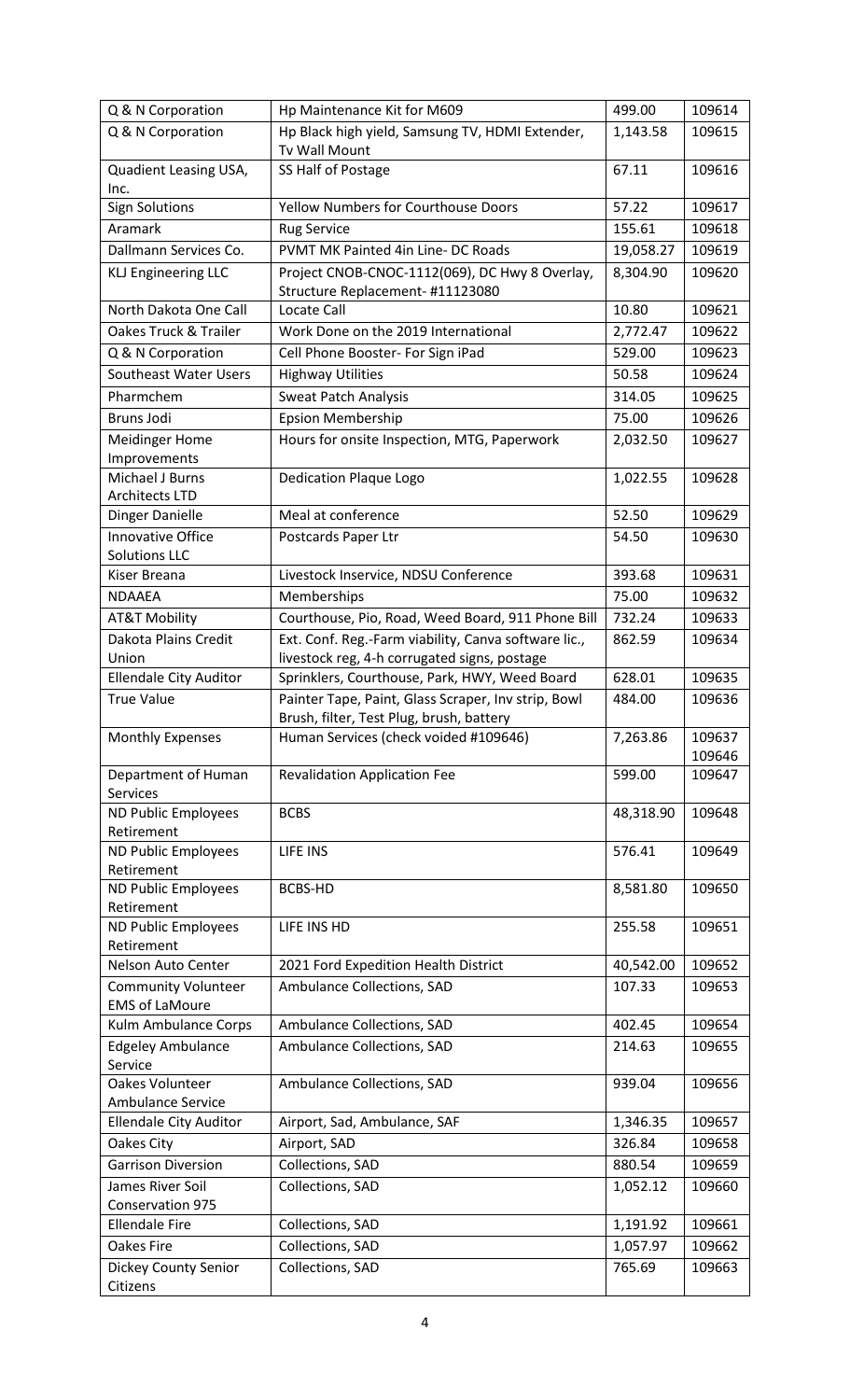| Dickey County Historical               | Collections, SAD                                                   | 191.33    | 109664 |
|----------------------------------------|--------------------------------------------------------------------|-----------|--------|
| <b>State Treasurer</b>                 | State Medical, Clerk of Court Fees, Sign                           | 3,058.86  | 109665 |
| <b>Dickey County Treasurer</b>         | <b>Clerk of Court Fees</b>                                         | 192.00    | 109666 |
| <b>JDH Construction INC</b>            | <b>Basement Payments</b>                                           | 31,725.25 | 109667 |
| <b>ND Public Employees</b>             | Def comp                                                           | 1,052.50  | 109668 |
| Retirement                             |                                                                    |           |        |
| ND Public Employees                    | Def comp                                                           | 417.50    | 109669 |
| Retirement                             |                                                                    |           |        |
| WEX Health Inc.                        | Flex                                                               | 1,040.83  | 109670 |
| SD Division of Child                   | Garnishment                                                        | 400.00    | 109671 |
| Support                                |                                                                    |           |        |
| <b>Accounts Management</b>             | Garnishment                                                        | 278.13    | 109672 |
| Inc.                                   |                                                                    |           |        |
| WEX Health Inc.                        | Cancer                                                             | 50.00     | 109673 |
| <b>Human Services</b>                  | <b>Monthly Expenses</b>                                            | 3,204.66  | 109674 |
|                                        |                                                                    |           | 109684 |
| <b>Central Business</b>                | Meter Reading, Quarterly Bill-SS                                   | 122.49    | 109685 |
| Systems Inc                            |                                                                    |           |        |
| Cole Paper                             | White Copy Paper, Bath Tissue, Breeze Refill, WHT<br><b>Towels</b> | 2,461.66  | 109686 |
| Dakota Plains Credit                   | Vehicle Gasoline for Law Enforcement                               | 198.25    | 109687 |
| Union                                  |                                                                    |           |        |
| Dakota Plains Credit                   | Classes, Books for the class                                       | 1,154.65  | 109688 |
| Union                                  |                                                                    |           |        |
| Dickey County Hwy Dept                 | Fuel for the Des Truck                                             | 234.80    | 109689 |
| Dickey County Hwy Dept                 | Gasoline for the Law Enforcement Vehicles                          | 1,308.20  | 109690 |
| Dickey County Leader                   | Ad/Display Tax Sale                                                | 104.00    | 109691 |
| <b>Graham Tire Co</b>                  | New Tires on Tahoe                                                 | 2,637.44  | 109692 |
| <b>Gulke Corey</b>                     | 9MM                                                                | 365.00    | 109693 |
| Henningsen Paul                        | Refund on Safety Boots                                             | 129.99    | 109694 |
|                                        | Azure ad plan 2, office 360, active dir. User fees,                | 948.80    | 109695 |
| <b>Information Technology</b><br>Dept. | net motion vpn client                                              |           |        |
| <b>Innovative Office</b>               | Pens, Corr tape, Calc Ribbon, Tape, Desk Pad.                      | 283.24    | 109696 |
| <b>Solutions LLC</b>                   |                                                                    |           |        |
| J&J Professional Carpet                | Carpet Cleaning upper and Main Floor                               | 1,379.60  | 109697 |
| Cleaning                               |                                                                    |           |        |
| Marquart Andrew                        | <b>Court Appointed Attorney</b>                                    | 198.00    | 109698 |
| Mertz Const & Supply-                  | Marking Paint and Door Lock                                        | 117.16    | 109699 |
| Ellendale                              |                                                                    |           |        |
| <b>Mission Mechanical Inc</b>          | Install Siphoned Valve before softener                             | 259.00    | 109700 |
| ND Association of                      | ILG Classes and Convention reg-Wanda, Jerry,                       | 790.00    | 109701 |
| Counties                               | Wonada                                                             | 30.00     | 109702 |
| <b>ND Surplus Property</b>             | Hard Shell laptop case                                             |           |        |
| Network Center<br>Communications       | Remote Labor for Certain Extension not ringing                     | 75.00     | 109703 |
| NDAE4-HYW                              | State & National Membership Dues-Danielle                          | 100.00    | 109704 |
| Q & N Corporation                      | Ink for Printer-States Attorney                                    | 365.99    | 109705 |
| Q & N Corporation                      | Charger for HP Envy, Phone Rack, Extra Hours                       | 1,110.95  | 109706 |
|                                        | <b>Running Cables</b>                                              |           |        |
| Q & N Corporation                      | <b>Storage Cabinet</b>                                             | 265.00    | 109707 |
| Schimke Andi                           | Postage due from post office for work- refund                      | 13.71     | 109708 |
| <b>Stanley Christopher</b>             | Install of Carpet, Aud, Comm, Treasurer Off                        | 1,156.00  | 109709 |
| Supreme Court of North                 | E-filing for case work                                             | 75.00     | 109710 |
| Dakota                                 |                                                                    |           |        |
| Z's Fresh Market                       | <b>Office Supplies</b>                                             | 82.49     | 109711 |
| Agtegra Oakes                          | Gasoline for hwy dept., Tire Repair                                | 521.58    | 109712 |
| Aramark                                | Invoice-57030,40185,16300                                          | 447.66    | 109713 |
| <b>Bear Creek Gravel Inc</b>           | Gravel                                                             |           | 109714 |
|                                        |                                                                    | 3,735.54  |        |
| Dakota Improvement                     | Gravel Hauled on Dc 3,14                                           | 709.39    | 109715 |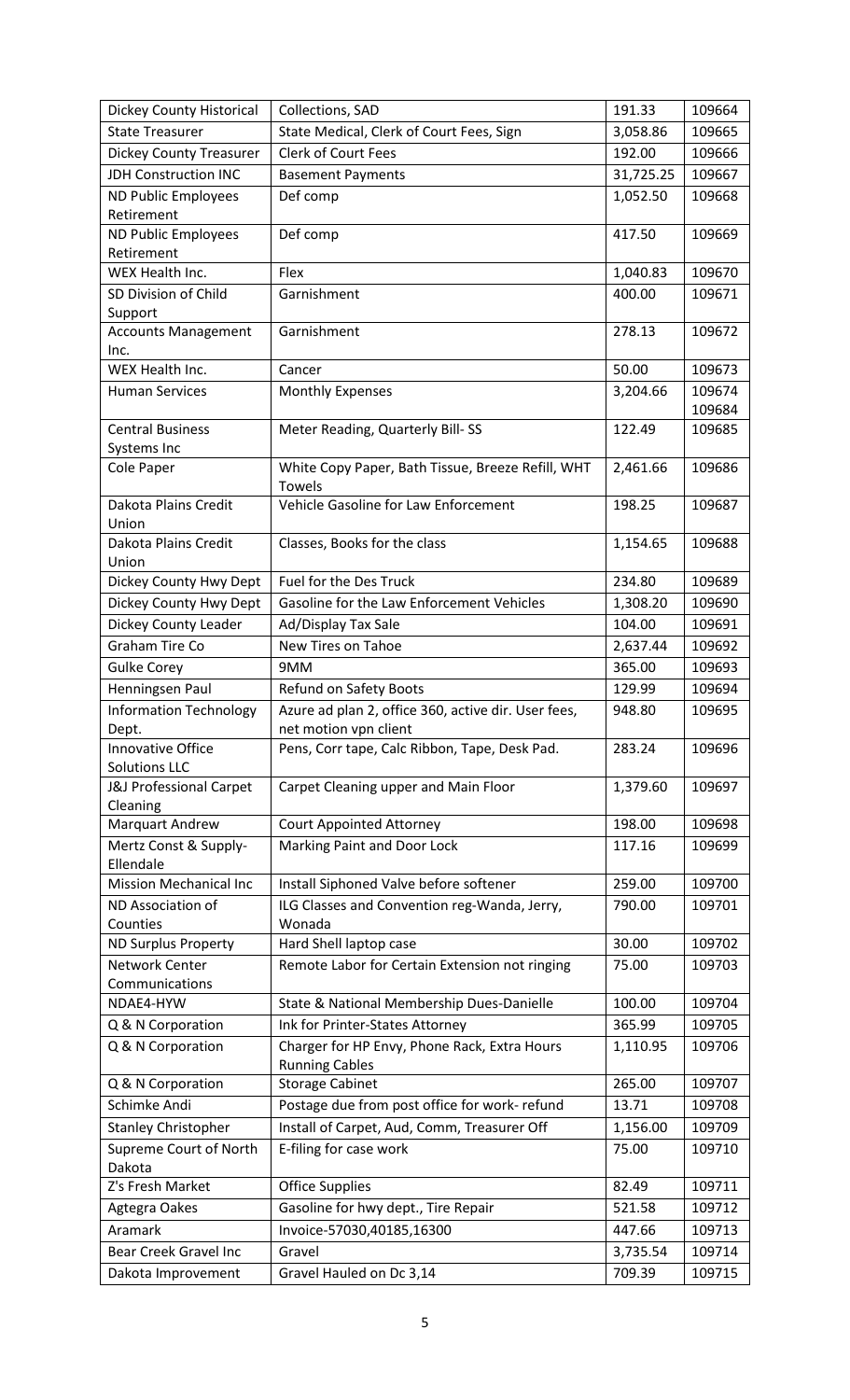| <b>Farmers Union Oil Co</b>     | Field master Diesel Fuel, 8mm/24mm wrench set                                  | 596.25    | 109716 |
|---------------------------------|--------------------------------------------------------------------------------|-----------|--------|
| <b>Farnams Genuine Parts</b>    | Grommet                                                                        | 4.12      | 109717 |
| <b>Fullerton City Auditor</b>   | <b>Fullerton Shop Utilities</b>                                                | 20.00     | 109718 |
| <b>Ottertail Power</b>          | <b>Oakes Garage Utilities</b>                                                  | 62.73     | 109719 |
| Company                         |                                                                                |           |        |
| <b>Waste Management</b>         | Waste Pickup                                                                   | 67.88     | 109720 |
| Dickey County                   | Recording Fee for Land Purchase                                                | 20.00     | 109721 |
| Recorder's Office               |                                                                                |           |        |
| <b>Dickey County Treasurer</b>  | Penalty, Interest, Advertising fees                                            | 452.75    | 109722 |
| <b>Dickey County Treasurer</b>  | Purchase of land before sale                                                   | 1,225.82  | 109723 |
| <b>Dickey County Treasurer</b>  | Repurchased by owner before land sale                                          | 2,798.77  | 109724 |
| Office of Attorney              | 24/7 Program                                                                   | 695.00    | 109725 |
| General                         |                                                                                |           |        |
| <b>Stutsman Correctional</b>    | housed inmates                                                                 | 1,950.00  | 109726 |
| Center<br>Dathe Gary            | VSO Training/Conference                                                        | 294.75    | 109727 |
|                                 | Room Rent for VSO Office In Oakes                                              |           |        |
| Dawson Sandy                    |                                                                                | 600.00    | 109728 |
| <b>Quality INN</b>              | Room Stay for Gary Dathe                                                       | 259.20    | 109729 |
| <b>Underground Vaults &amp;</b> | <b>Service Contract</b>                                                        | 238.50    | 109730 |
| Storage<br>Dakota Plains Credit | <b>Drone Support Registration</b>                                              | 5.00      | 109731 |
| Union                           |                                                                                |           |        |
| <b>Embroidery Creations</b>     | Shirts, Chair Back Memorial                                                    | 44.00     | 109732 |
| Leaf                            | Copies Contract                                                                | 114.00    | 109733 |
| NDAE4-HYW                       | State and national Membership dues- Breana                                     | 100.00    | 109734 |
| Q & N Corporation               | 1tb m.2 ssd                                                                    | 189.00    | 109735 |
| Z's Fresh Market                | Programs                                                                       | 46.77     | 109736 |
| Dickey County Hwy Dept          | <b>Gasoline for Weed Board</b>                                                 | 340.06    | 109737 |
| Dickey County Leader            | <b>Publishing ADS</b>                                                          | 60.00     | 109738 |
| <b>Fullerton Farmers</b>        | Chemicals                                                                      | 3,733.02  | 109739 |
| Elevator                        |                                                                                |           |        |
| Q & N Corporation               | <b>Office Supplies</b>                                                         | 1,669.25  | 109740 |
| <b>True Value</b>               | <b>Shop Supplies</b>                                                           | 219.45    | 109741 |
| Van Diest Supply                |                                                                                | 25,476.00 | 109742 |
| Company                         | Chemicals                                                                      |           |        |
| <b>Dickey Rural Networks</b>    | Dickey 911 Trunks                                                              | 231.00    | 109743 |
| ND Association of               | 911 Wireless 6%                                                                | 445.17    | 109744 |
| Counties                        |                                                                                |           |        |
| Dakota Plains Credit            | Binder, highlighters, Training, Membership dues,                               | 2,544.86  | 109745 |
| Union                           | new office Desk, Sound Proof Wall Panel                                        |           |        |
| Dakota Valley Electric          | Wilson Dam, Hwy Dept, Guelph Tower- Utilities                                  | 275.00    | 109746 |
| Coop                            |                                                                                |           |        |
| <b>Dickey Rural Networks</b>    | <b>Phone Charges</b>                                                           | 1,573.09  | 109747 |
| Montana Dakota Utilities        |                                                                                | 2,719.27  | 109748 |
|                                 | Courthouse, Fullerton shop, Hwy Dept., Weed<br><b>Board Building Utilities</b> |           |        |
| <b>Ohnstad Twichell Pc</b>      | Legal Fees                                                                     | 1,623.84  | 109749 |
| <b>Mission Mechanical Inc</b>   | Project payment #8 - lower-level project                                       | 5,819.92  | 109750 |
| ND Public Employees             | Retirement                                                                     | 19,980.45 | 109751 |
| Retirement                      |                                                                                |           |        |
| ND Public Employees             | Retirement                                                                     | 3,629.57  | 109752 |
| Retirement                      |                                                                                |           |        |
| ND Public Employees             | Def comp                                                                       | 1,152.50  | 109753 |
| Retirement                      |                                                                                |           |        |
| ND Public Employees             | Def comp                                                                       | 417.50    | 109754 |
| Retirement                      |                                                                                |           |        |
| <b>AFLAC</b>                    | Cancer                                                                         | 2,697.37  | 109755 |
| Delta Dental Plan of MN         | Dental                                                                         | 2,522.07  | 109756 |